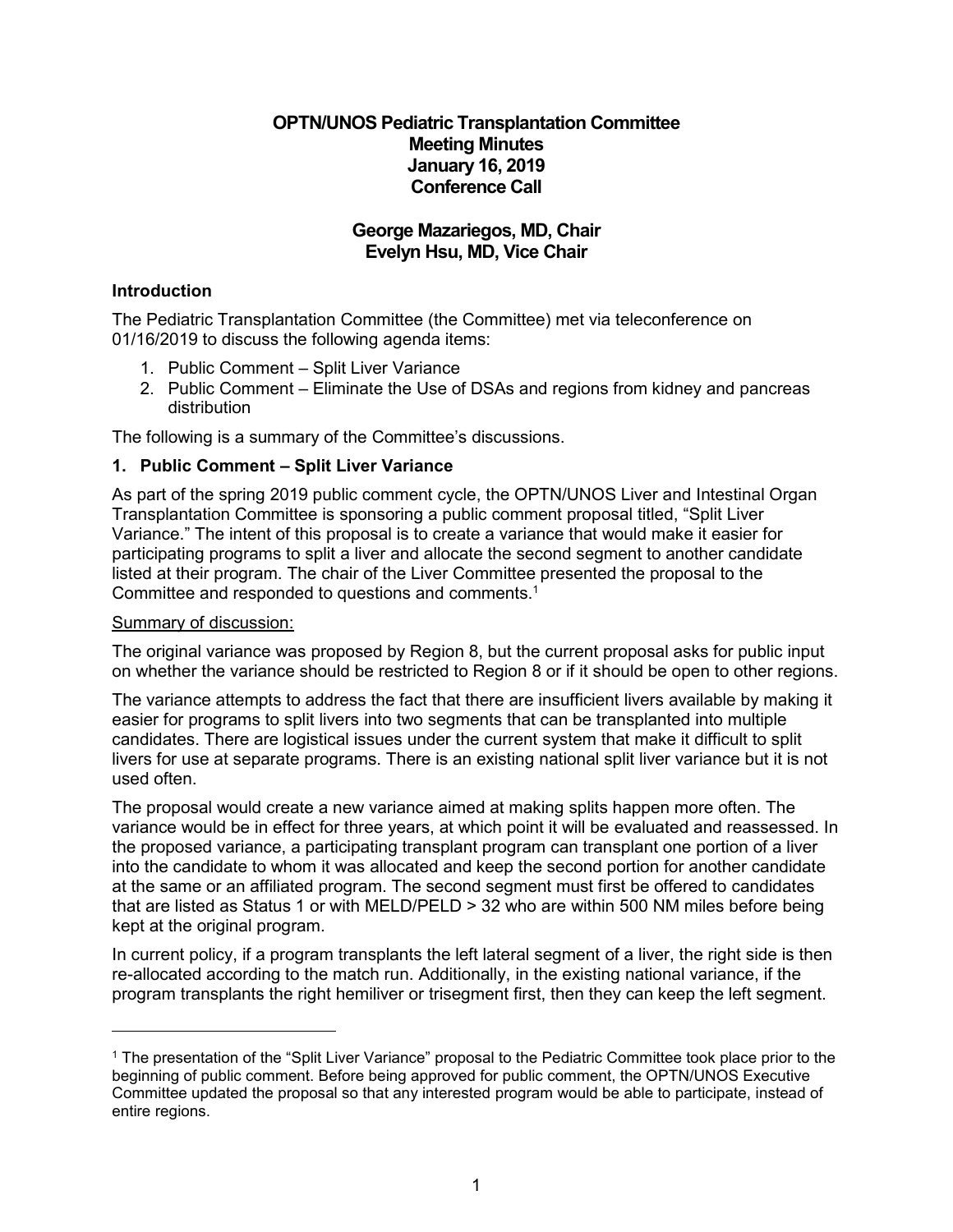In this proposed variance, the transplanting program has the opportunity to keep either segment of the liver no matter which portion is transplanted first.

The chair of the Liver Committee noted that the OPTN/UNOS Board of Directors (the Board) supported this variance being open to all regions. The chair of the Liver Committee reiterated that this is a time-bound, demonstration project that will be reevaluated after three years. The Liver Committee chair then asked for questions and comments.

The chair of the Committee asked if the variance would apply to right lobe/left lobe splits or trisegment/lateral segment splits and whether a liver from an adult donor allocated to a pediatric candidate would be included. The Liver Committee chair clarified that the variance applies to any type of split and that pediatric donors will first be allocated to a pediatric candidate, but the recipient of the second segment could be an adult.

A Committee member suggested that any program should be able to participate, regardless of the region.

A Committee member asked if there is an incentive for a primary adult program to split a right trisegment. The chair of the Liver Committee stated that the incentive would be that the program can now keep both sides of the liver so they should be more willing to encourage an adult candidate to accept a split liver, allowing them to transplant the second segment into another candidate. The chair of the Liver Committee reiterated that this is a demonstration project and not a policy change. There could be unexpected outcomes and it is necessary to evaluate the impact of the proposal on all populations.

A Committee member asked how many adult programs are affiliated with a pediatric program. The chair of the Liver Committee did not have a specific number but noted that it is common.

The vice-chair of the Committee asked if Region 8 had any issues with the requirement to offer the second portion of the liver to high-urgency candidates within 500 NM because it reduces some of the incentive. The chair of the Liver Committee stated that this trade-off was included because the donor may not originate in the region to which the liver was allocated so it was important to offer the second segment to the most urgent candidates at a large distance. Additionally, it is not likely that programs will accept a split liver for their Status 1 or high MELD candidates so the second segment will often remain under the control of the original program.

A Committee member asked if the primary purpose of the variance is to benefit pediatric patients or to benefit all patients. The chair of the Liver Committee stated that the goal of the variance is to increase split livers which would be beneficial to all patients. Pediatric patients and small adults, in particular, should see a benefit.

A Committee member asked if it would be beneficial to target programs with a pediatric component for the variance. The chair of the Liver Committee stated that there is not an option to just target one type of program.

A Committee member asked how the variance would work with the new allocation system where region is no longer used for allocation. The chair of the Liver Committee stated that this would be the first time that a variance is implemented under the new allocation system but it is still feasible. The Committee member supported opening the variance to any program.

A Committee member asked about the outcomes of split livers. There is limited data on split livers for adults but outcomes are good for children.

#### Next steps:

The Pediatric Committee will submit a formal public comment based on the discussion.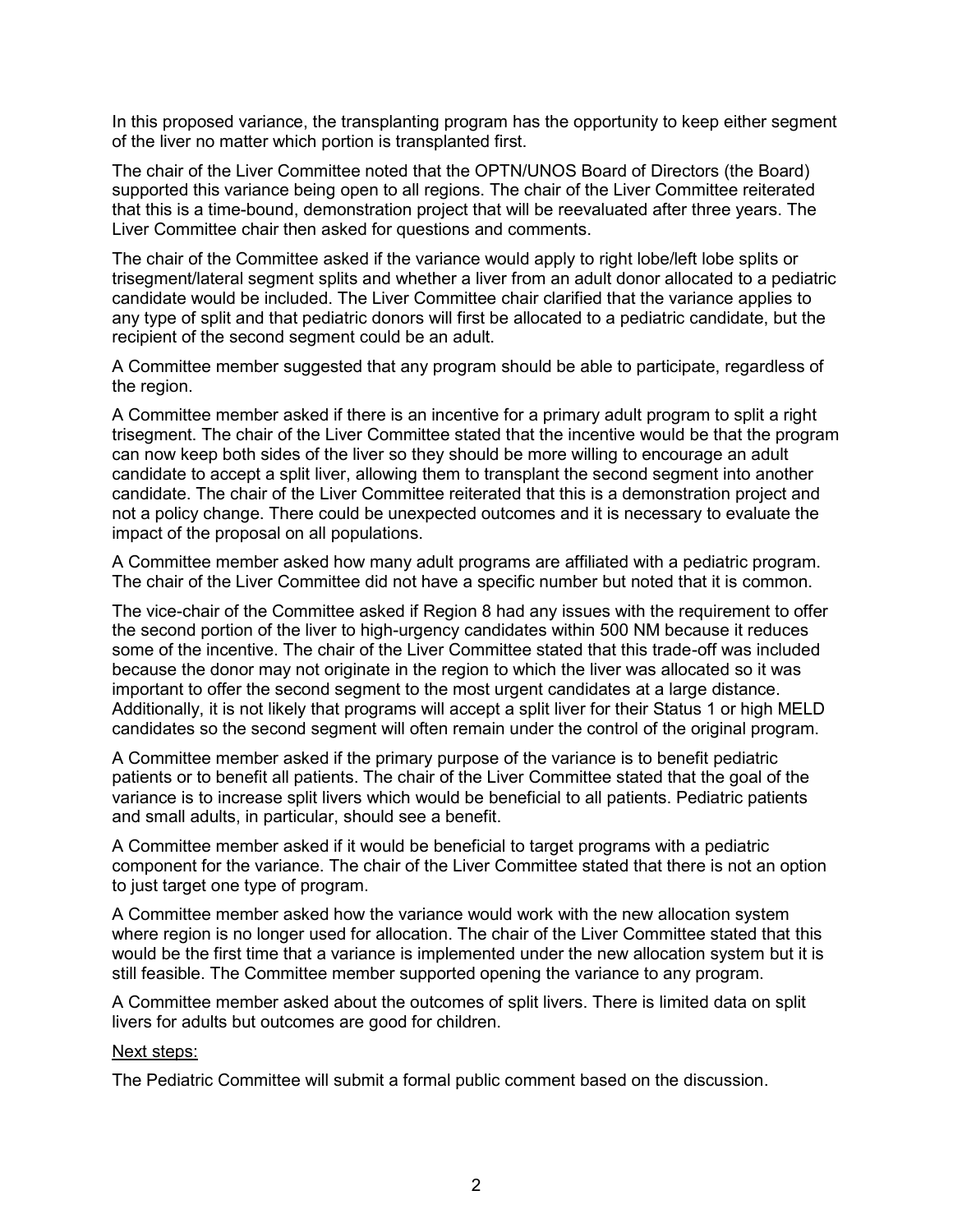### **2. Public Comment - Eliminate the Use of DSAs and regions from kidney and pancreas distribution**

As part of the spring public comment cycle, the OPTN/UNOS Kidney Transplantation and OPTN/UNOS Pancreas Transplantation Committees are sponsoring a public comment proposal titled, "Eliminate the use of DSAs and regions from kidney and pancreas distribution." This document is a concept paper (not a policy proposal) that explains a number of distribution models to replace the use of DSA and region in kidney and pancreas allocation. The drafting of the concept paper was led by a workgroup of representatives from a number of committees including the Kidney, Pancreas, and Pediatric Committees.

## Summary of Discussion:

The chair of the Kidney Committee presented the concept paper. The intent of the document is to remove the use of DSA and region in kidney, kidney-pancreas (KP), and pancreas allocation. This would better align allocation policies with the Final Rule and would help move kidney, KP, and pancreas allocation towards the single, unified allocation framework as directed by the Board.

The solutions in the document do not represent a definitive list of policy options, but simply provide some potential frameworks. The workgroup has not made any formal decisions about a particular framework. Most importantly, the workgroup is seeking input on framework type and variation of policy option characteristics such as circle size and proximity endpoints.

The concept paper included five different proposed solutions:

- A fixed concentric circle framework with a 150 NM small circle and a 300 NM large circle
- A fixed concentric circle framework with a 250 NM small circle and a 500 NM large circle
- A fixed concentric circle framework with a single 500 NM circle
- A hybrid framework with a single 500 NM circle that utilizes a small (shallow) number of proximity points inside and outside the circle
- A hybrid framework with a single 500 NM circle that utilizes a large (steep) number of proximity points inside and outside of the circle

The chair of the Kidney Committee noted that none of these solutions are perfect, but they are useful to compare to each other and to give multiple variations from which to choose. In the hybrid models, proximity points would be awarded to candidates according to the distance from the donor hospital to the transplant program at which the candidate is listed. In the shallow hybrid model, candidates inside the 500 NM circle are awarded up to one proximity point and candidates between the 500 NM and 2500 NM circles are awarded up to two proximity points. In the steep hybrid model, candidates inside the 500 NM circle are awarded up to two proximity points and candidates between the 500 NM and 2500 NM circles are awarded up to four proximity points.

The workgroup received modeling on organ travel distance for each of the models. There is not much difference in organ travel distance between the shallow and steep hybrid models. There is a slight difference between the fixed concentric circle models.

The workgroup also looked at transplant rates and counts. It is difficult for the Scientific Registry of Transplant Recipients (SRTR) to model these metrics because the data comes from the DSA-based allocation system. Nonetheless, transplant rates and counts were predicted to decrease with each of the models. This is a concern of the workgroup. However, pediatric transplantation was not negatively impacted by any of the models.

The workgroup is asking for feedback on which of the variations is a better replacement than current policy. Feedback should be grounded in evidence tied to the Final Rule. The workgroup